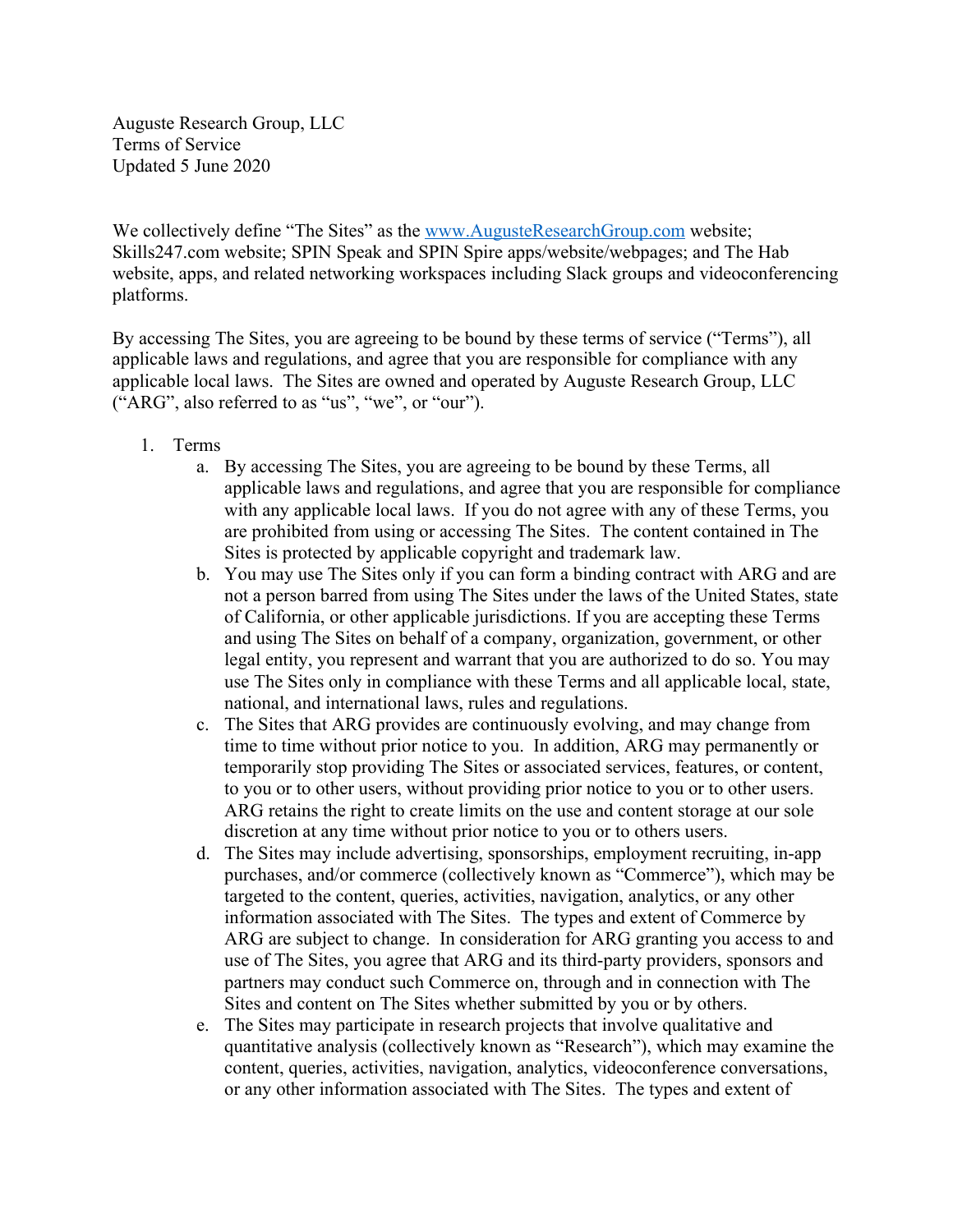Research by ARG are subject to change. Anonymized research data may be shared with third parties. Research by ARG may or may not be conducted under guidance by an institutional review board. In consideration for ARG granting you access to and use of The Sites, you agree that ARG and its third-party providers, sponsors and partners may conduct such Research on, through and in connection with The Sites and content on The Sites whether submitted by you or by others. You may exit the Research at any time by exiting The Sites permanently, but historical information remains in the set of data collected for Research.

- f. One or more of The Sites may be acquired or reassigned under a change of control, partially or in its entirety, and including parts or all of its historical data.
- g. If we are legally required to disclose information about use of The Sites, such as disclosure required under a legal search warrant, we will disclose the required information to law enforcement agencies.
- 2. Use License
	- a. Permission is granted to view, but not download nor copy, the content (information or software) on or in The Sites. This content may be used for personal, non-commercial transitory viewing only. This is the grant of a viewonly license, not a transfer of title, and under this license you may not:
		- i. Modify or copy the content;
		- ii. Use the content for any commercial purpose, or for any public display (commercial or non-commercial);
		- iii. Attempt to decompile or reverse engineer any content contained on The Sites;
		- iv. Remove any copyright or other proprietary notations from the content; or
		- v. Transfer the content to another person or "mirror" the content on any other server or website, except where a request has been made to publicly share specific content (e.g., a publicly-announced listings of jobs, grants, scholarships, and fellowships).
	- b. This license shall automatically terminate if you violate any of these restrictions and may be terminated by ARG at any time.
	- c. Many of The Sites are focused on broadening participation in STEM fields, encouraging more people from underrepresented communities to prepare for and engage in STEM careers. Underrepresented communities in STEM include communities of people who self-identify as Black, Latinx, Indigenous Peoples, Native American, Deaf, Hard of Hearing, LGBTQ+, People with Disabilities, and/or women. We specify a Code of Conduct that defines acceptable and unacceptable behavior on The Sites. Individuals who follow the Code of Conduct, and who are members, mentors, coaches, or allies of the underrepresented communities, are welcome on The Sites under this license. This license shall automatically terminate if you violate the Code of Conduct. This license may be terminated by ARG at any time and for any reason.

### 3. Disclaimer

a. The content on The Sites are provided on an 'as is' basis. ARG makes no warranties, expressed or implied, and hereby disclaims and negates all other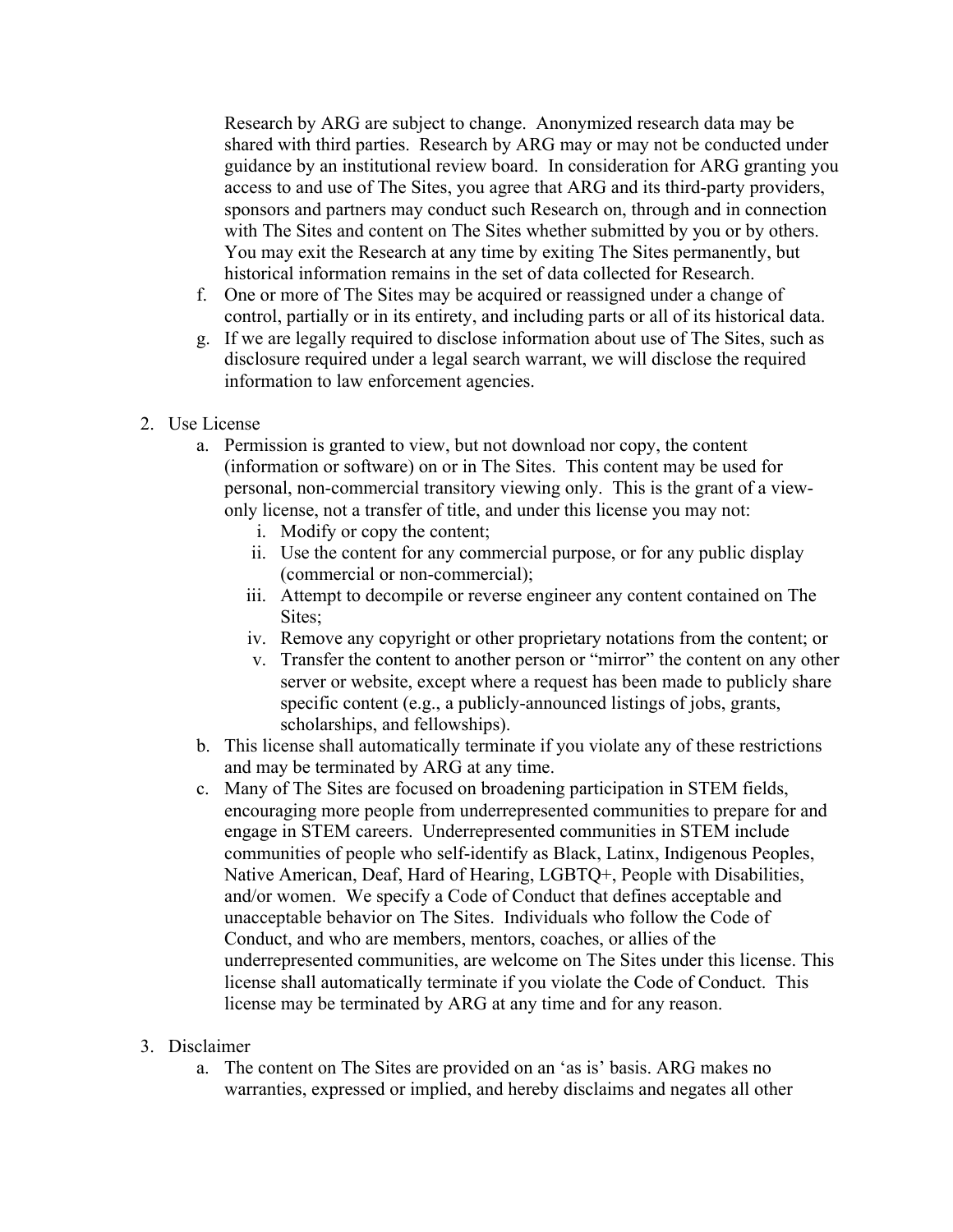warranties including, without limitation, implied warranties or conditions of merchantability, fitness for a particular purpose, or non-infringement of intellectual property or other violation of rights.

- b. Further, ARG does not warrant or make any representations concerning the accuracy, likely results, or reliability of the use of the content on The Sites or otherwise relating content on The Sites or on any sites linked to The Sites.
- c. Further, ARG does not warrant or make any representations concerning the accuracy, likely results, or reliability of content or advice on The Sites associated with general health, mental health, physical activity, nutrition, herbs, drugs, medication, exercise, safety, security, or any other content or advice that could potentially be harmful to a person. Use of content or advice from The Sites is at your own risk.

# 4. Limitations

In no event shall ARG or its suppliers, partners, sponsors, independent contractors, contractors or subcontractors be liable for any damages (including, without limitation, damages for loss of data or profit, or due to business interruption, or due to misuse/mishandling/theft of user data or content), injury, harm, or death arising out of the use or inability to use the content on The Sites, even if ARG or an ARG authorized representative has been notified orally or in writing of the possibility of such damage. Because some jurisdictions do not allow limitations on implied warranties, or limitations of liability for consequential or incidental damages, these limitations may not apply to you.

### 5. Accuracy of content

The content appearing on The Sites could include technical, typographical, or photographic errors, or other types of intentional or unintentional errors. ARG does not warrant that any of the content on The Sites is accurate, complete, trustworthy or current. ARG may make changes to the content contained on The Sites at any time without notice to you or other users. However, ARG does not make any commitment to update the content.

# 6. Links

ARG has not reviewed all of the sites linked to and/or from The Sites and is not responsible for the contents of any such linked site. The inclusion of any link does not imply endorsement by ARG of the site. Use of any such linked website is at your own risk.

# 7. Modifications

ARG may revise these Terms for The Sites at any time without notice to you or other users. By using The Sites, you are agreeing to be bound by the then current version of these Terms.